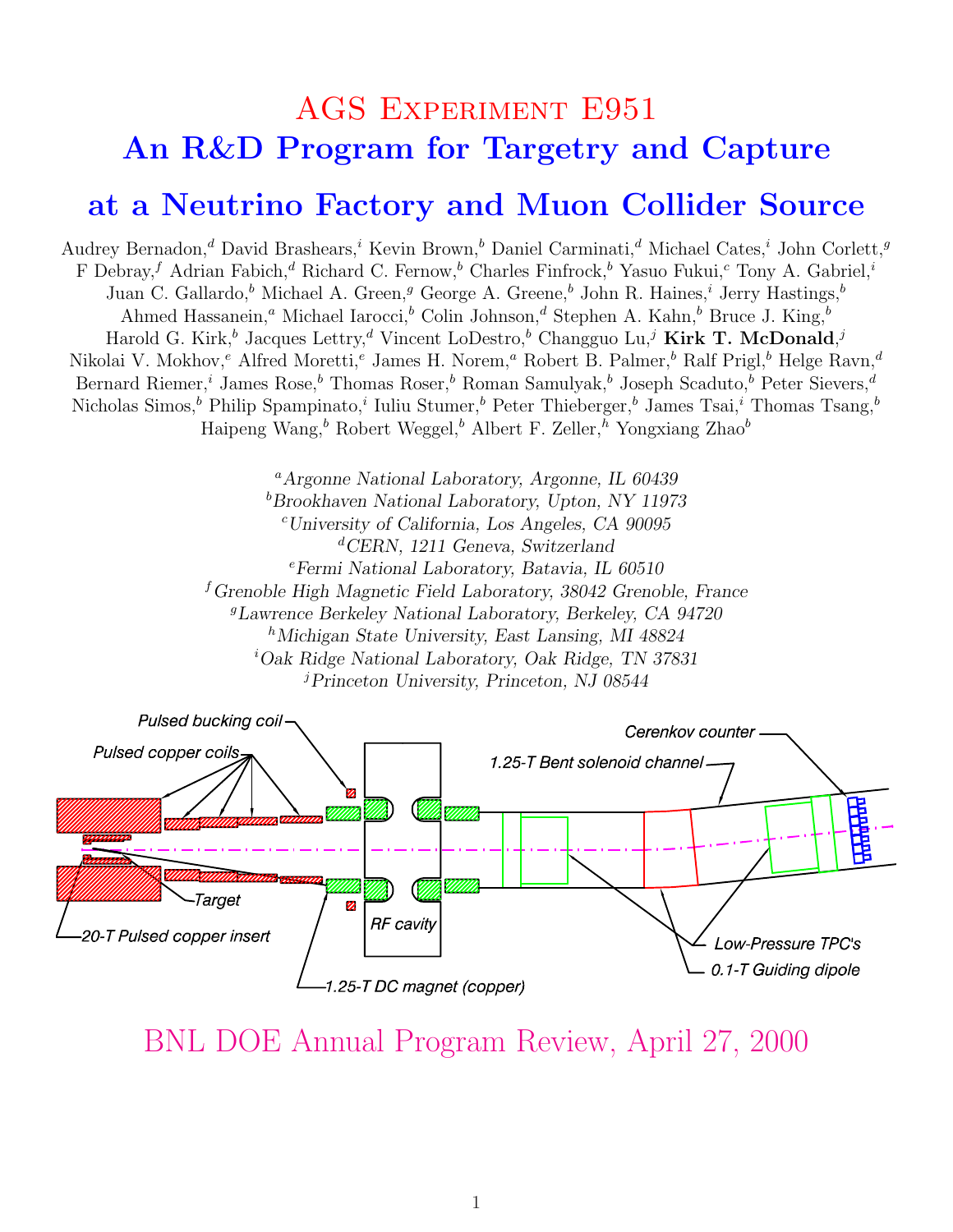### Requirements for Targetry and Capture

at a Neutrino Factory/Muon Collider



- $1.2 \times 10^{14} \mu^{\pm}/s$  via  $\pi$ -decay from a 4-MW proton beam.
- Proton pulse  $\approx 1$  ns rms.
- Mercury jet target.
- 20-T capture solenoid followed by a 1.25-T  $\pi$ -decay channel with phase-rotation via rf (to compress energy of the muon bunch).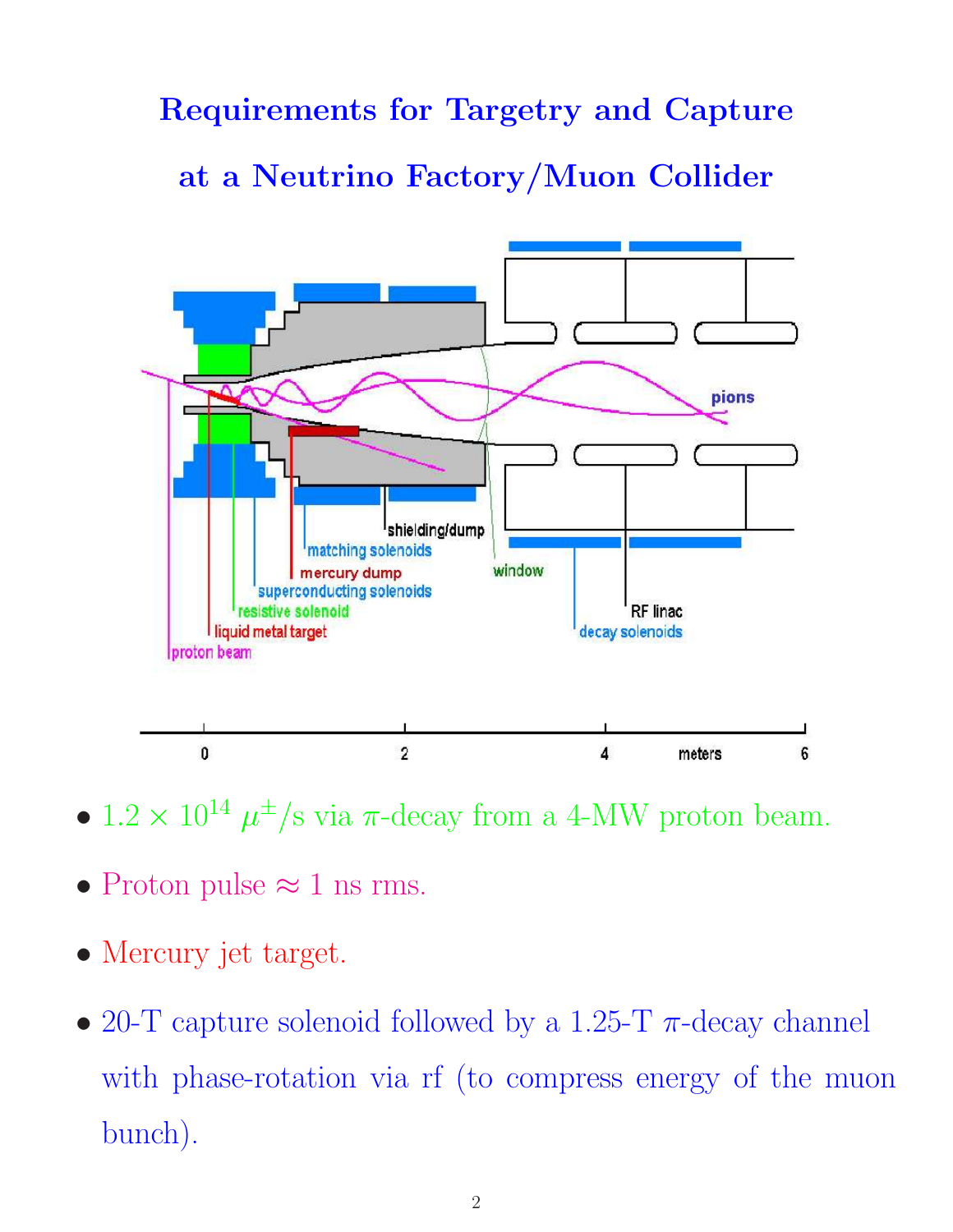#### Two Classes of Issues

- 1. Viability of targetry and capture for a single pulse.
- 2. Long-term viability of the system in a high radiation area.

#### E951 Studies the Single Pulse Issues

**Overall Goal:** Test key components of the front-end of a neutrino factory in realistic single-pulse beam conditions.

Near Term (1-2 years): Explore viability of a liquid metal jet target in intense, short proton pulses and (separately) in strong magnetic fields.

Mid Term  $(3-4 \text{ years})$ : Add  $20-T$  magnet to beam tests; Test 70-MHz rf cavity  $(+ 1.25-T$  magnet) 3 m from target; Characterize pion yield.

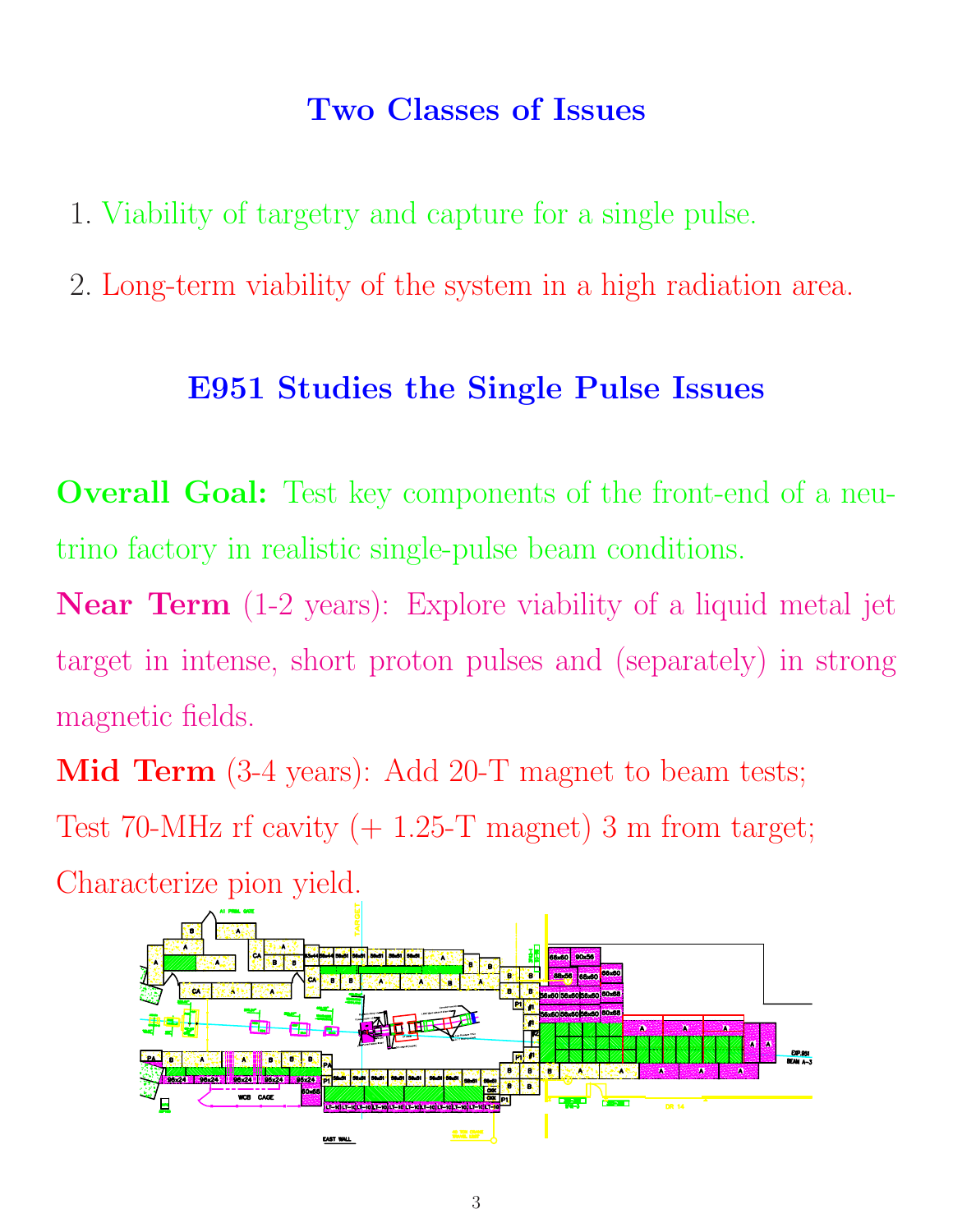## Why BNL?

The BNL AGS has proton beam parameters conditions closest to those desirable for a muon collider source, and essentially identical to those needed for a neutrino factory.

| Parameter                    | Muon               | <b>BNL</b>                                                                                       | <b>FNAL</b>    | <b>CERN</b>                                              | LANSCE       |
|------------------------------|--------------------|--------------------------------------------------------------------------------------------------|----------------|----------------------------------------------------------|--------------|
|                              | Collider           | AGS                                                                                              | <b>Booster</b> | <b>PS</b>                                                | <b>PSR</b>   |
| Proton Energy (GeV)          | $16-24$            | 24                                                                                               | 8              | 24                                                       | 0.8          |
| p/bunch                      |                    | $5 \times 10^{13}$ $1.6 \times 10^{13}$ $6 \times 10^{10}$ $4 \times 10^{12}$ $3 \times 10^{13}$ |                |                                                          |              |
| No. of bunches               | $\overline{2}$     | 6                                                                                                | 84             | 8                                                        |              |
| $p$ /cycle                   | $1 \times 10^{14}$ | $1 \times 10^{14}$                                                                               |                | $5 \times 10^{12}$ $3 \times 10^{13}$ $3 \times 10^{13}$ |              |
| Bunch spacing (ns)           | $\approx 1000$     | 440                                                                                              | 18.9           | 250                                                      |              |
| Bunch train length $(\mu s)$ | $\approx 1$        | 2.2                                                                                              | 1.6            | 2.0                                                      | 0.25         |
| RMS Bunch length (ns)        | $\approx 1$        | $\approx 10$                                                                                     | $\approx 1$    | $\approx 10$                                             | $\approx 60$ |

The advanced capability of the AGS is still very relevant to the national high energy physics program.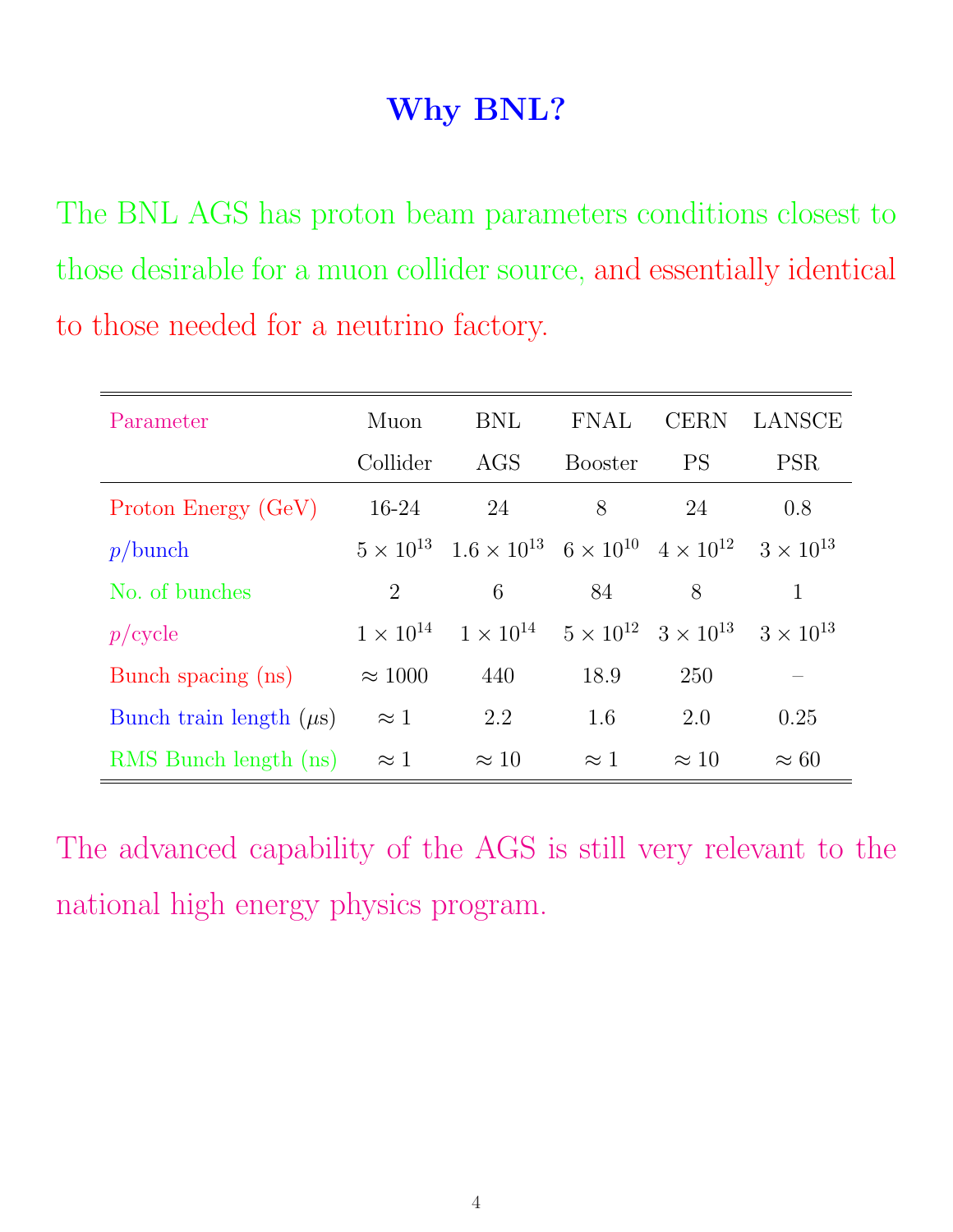## Reviews of E951

• Proposal P951 submitted to BNL AGS Division Sept. 1998.

# • Presented to the AGS/RHIC PAC on May 25, 1999:

"The PAC recognizes that future progress in elementary particle physics will require accelerators of higher energy than those currently operating or under construction.

There are only a few possible paths to this higher energy. Of these, the muon collider offers interesting and promising features. However, it is clear that before a decision could be made to choose this option, substantial research and development must demonstrate that the muon collider approach is realistic.

The AGS offers significant and unique capabilities as a test facility for the targeting and capture phase of the muon collider R&D. We were pleased to hear that members of the muon collider collaboration are pursuing these directions. We encourage the proponents of P951 and others to continue their work.

Additional technical study is needed to determine what is required for the lab to make a significant contribution to the muon collider R&D program within the frame work of a national, possibly international, effort. Such a study should maintain a broad perspective and take technical, cost, schedule and safety issues into account."

- Presented to the BSA Science and Technology Steering Committee, June 4, 1999.
- Presented to the Muon Collider Technical Advisory Committee, July 22, 1999; approval recommended, Aug. 27, 1999.
- Approved as BNL E951 by Tom Kirk, Oct. 1, 1999.
- Approved by the Muon Collider Oversight Group, Oct. 19, 1999.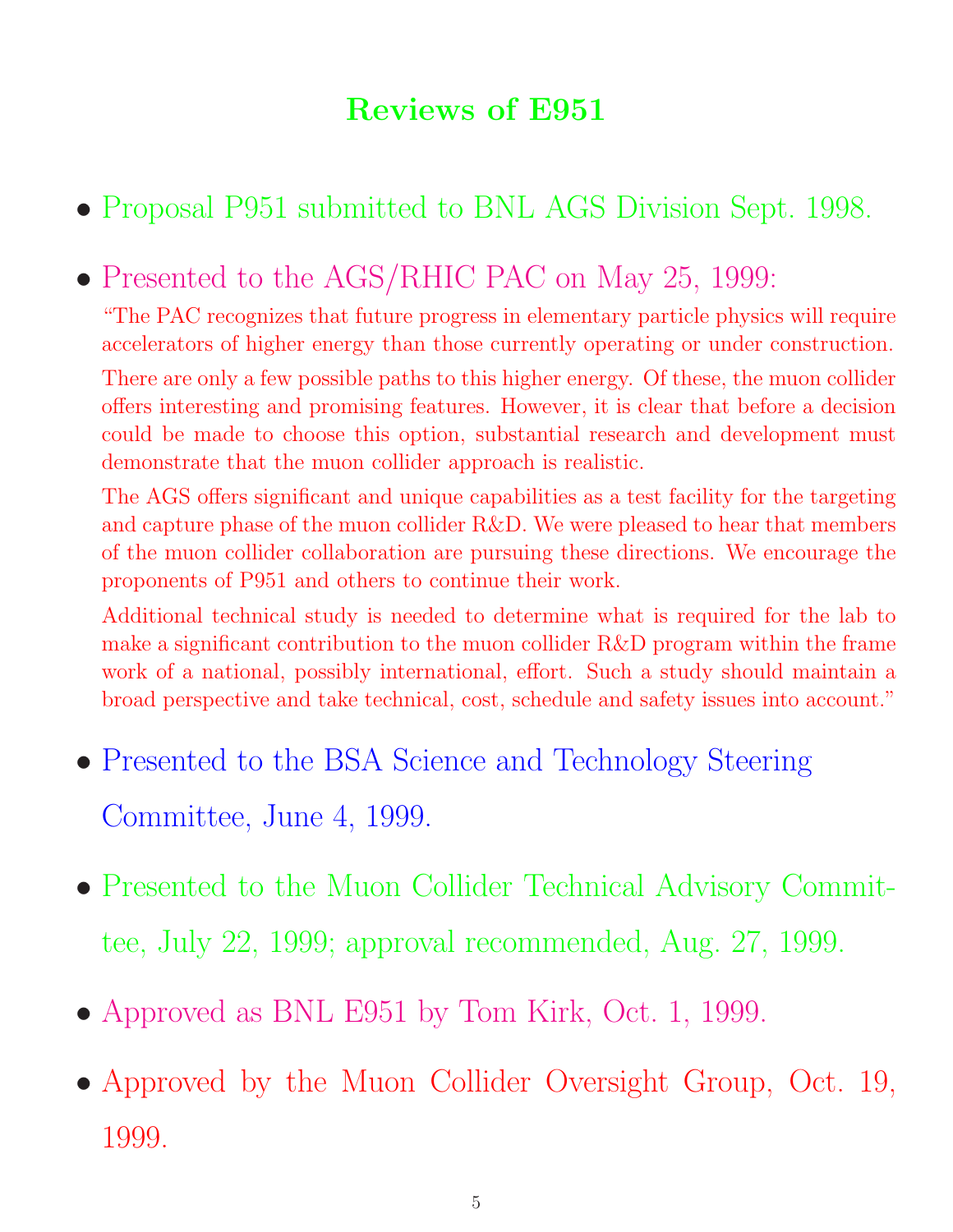#### The 8 Steps in the R&D Program

- 1. Simple tests of liquid (Ga-Sn, Hg) and solid (C, Ni) targets with AGS Fast Extracted Beam (FEB)of  $1.5 \times 10^{13}$  ppp.
- 2. Test of liquid jet entering a 20-T, 20-MW, cw Bitter magnet at the National High Magnetic Field Laboratory).
- 3. Test of liquid jet and other targets with  $10^{14}$  ppp via fast extraction of 6 AGS bunches.
- 4. Add 20-T pulsed magnet (5-MW peak) to target tests with AGS FEB.
- 5. Add 70-MHz rf cavity downstream of target in FEB.
- 6. Surround rf cavity with 1.25-T magnet. At this step we have all essential features of the source.
- 7. Characterize pion yield from target + magnet system with slow extracted beam (SEB).
- 8. Ongoing simulation of the thermal hydraulics of the liquidmetal target systems.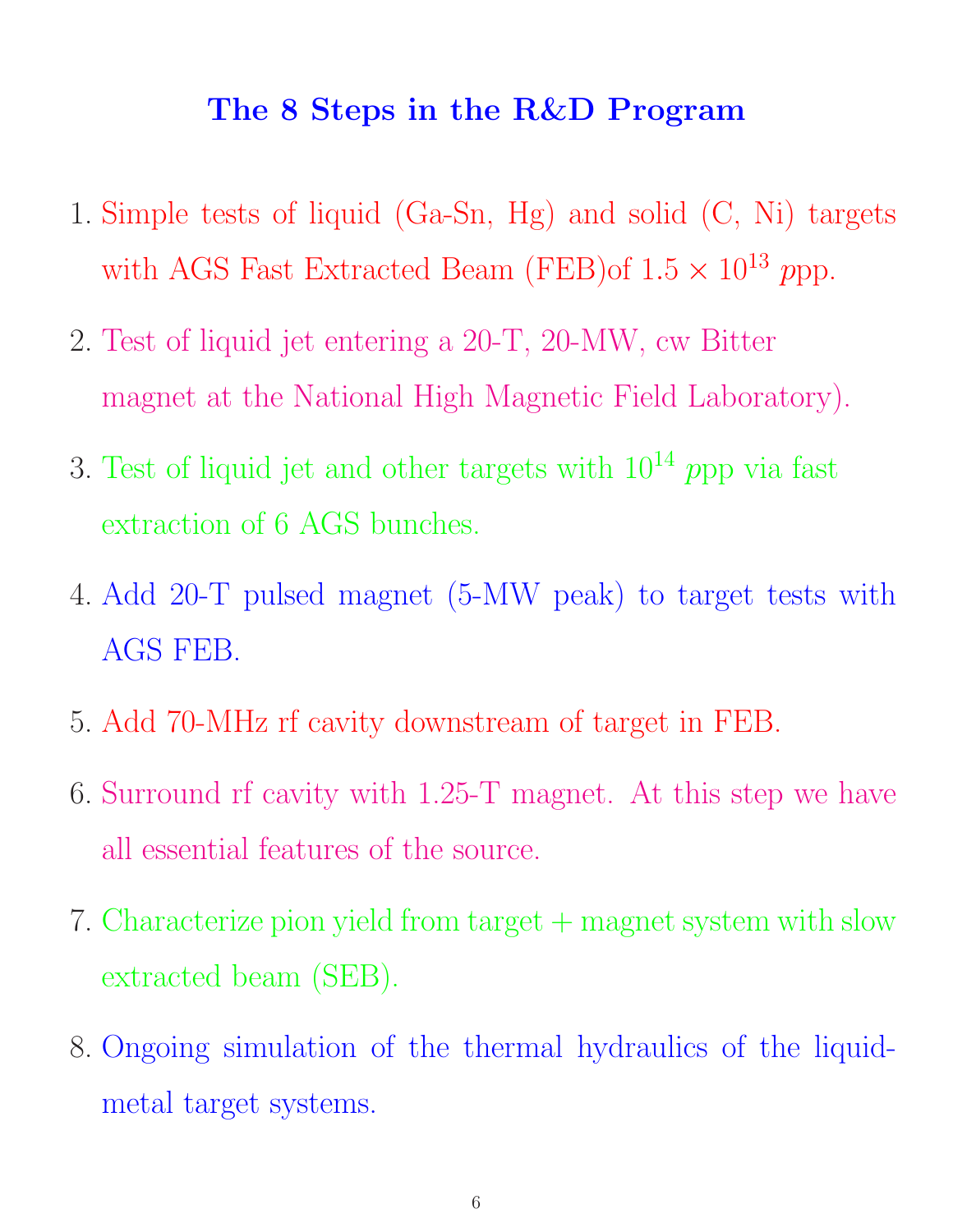## E951 Schedule

 $\bullet$  FY99:

Prepare A3 area at the AGS (Step 1); Begin work on liquid jets, magnet and rf systems (Steps 2, 4-6).

 $\bullet$  FY00:

Complete A3 line (Step 1); Continue work on jet, magnet and rf systems (Steps 2, 4-6); Begin work on AGS extraction upgrade (Step 3).

 $\bullet$  FY01:

First test of targets in A3 (Step 1); Liquid jet test in 20-T magnet at NHMFL (Step 2); Continue work on extraction, magnet, and rf systems (Steps 3-6).

 $\bullet$  FY02:

Complete extraction upgrade, magnet, and rf systems (Steps 3-6); Test targets with  $10^{14}$  ppp (Step 3);

Begin work on pion yield diagnostics (Step 7);

Option to study mercury dump in vertically pitched beam (Step 3.5).

 $\bullet$  FY03:

Beams tests of target  $+ 20$ -T pulsed magnet  $+$  rf cavity (Steps 4.6); Complete pion detectors; test yield with low intensity SEB (Step 7).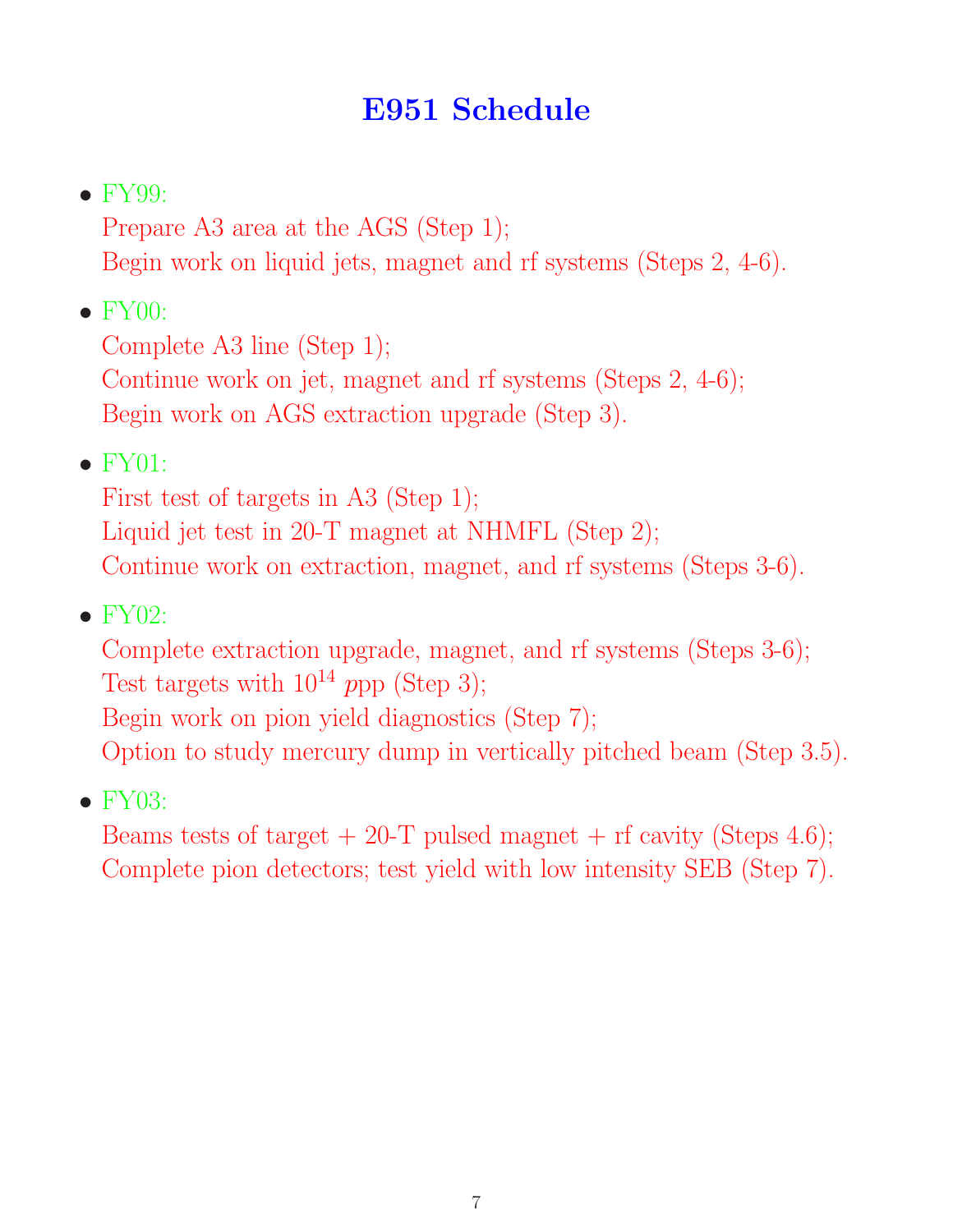# E951 Progress

Construction in the AGS A3 line:







70 MHz rf power source at LBNL: